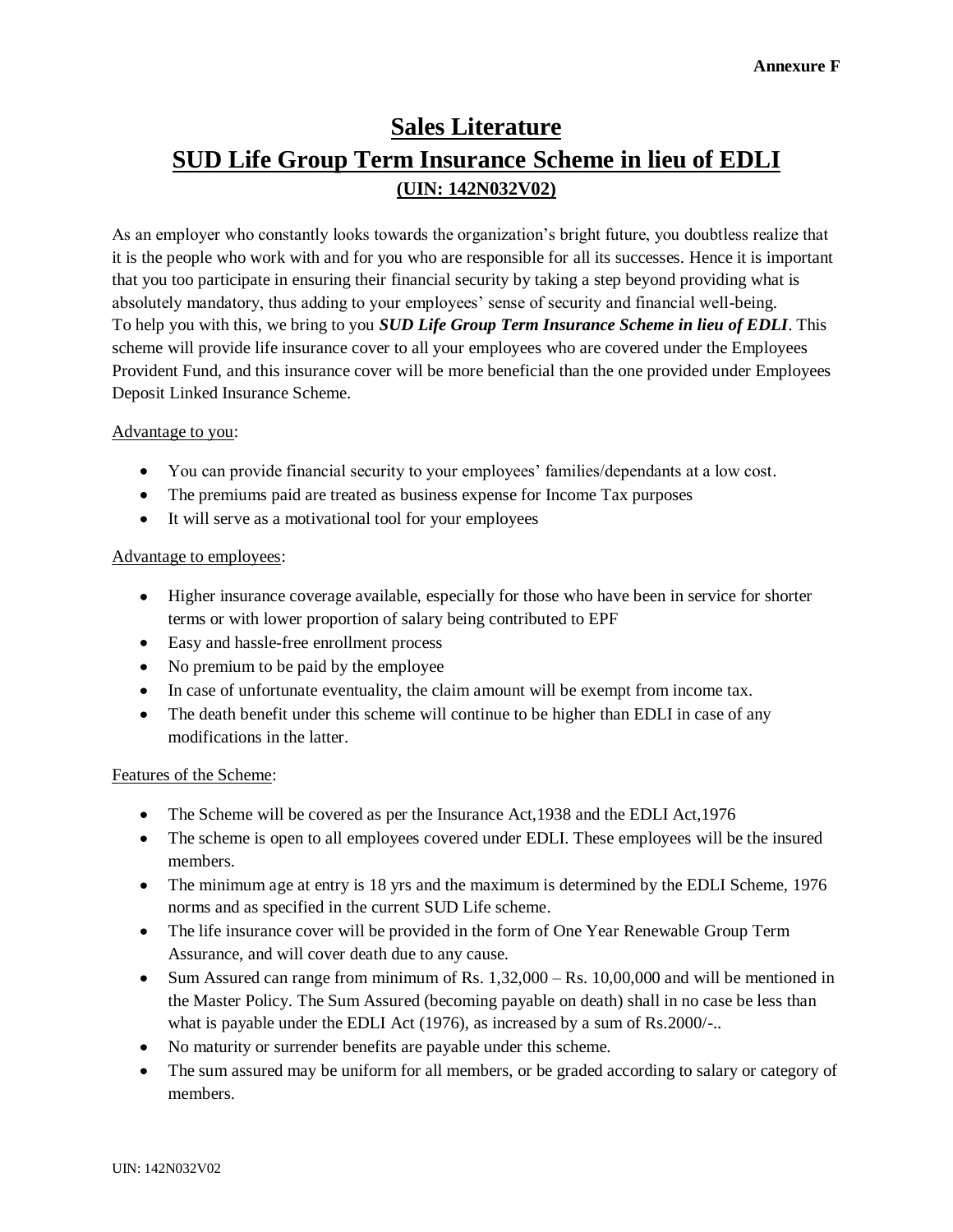- The product will not be sold through Individual Agents.
- The premiums can be paid on a yearly/ half-yearly/ quarterly/ monthly basis.
- Claim amount will be paid to the beneficiary and may be facilitated through you (that is, the employer).
- The life cover terminates at termination of the master policy/ termination of employment of insured member/ on member no longer being eligible for EDLI benefits/ member attaining maximum age limit as mentioned in the master policy/ on expiry of the grace period for premium payment/
- The life cover of a member will terminate on the date on which the Insured Member enters fulltime military, naval or air service.
- The policy can be renewed at the end of the one year term.
- The grace period for payment of due premiums is 30 days for half-yearly and quarterly modes and 15 days for monthly modes. In case premium is not paid, the Regional Provident Fund Commissioner will be informed of this (in accordance with the provisions of the EDLI Scheme, 1976)
- Nomination is compulsory under this scheme. In the event of death of the Member, the Sum Assured will become payable to the Nominee or Nominees appointed by the Member under his / her Provident Fund.

| Events    | How and when Benefits are payable                                                                                                                                                                                                            | Size of such benefits/policy monies                                                                              |
|-----------|----------------------------------------------------------------------------------------------------------------------------------------------------------------------------------------------------------------------------------------------|------------------------------------------------------------------------------------------------------------------|
| Death     | <b>How Payable:</b><br>The claim amount is payable to the<br>beneficiary and may be facilitated<br>through the Employer for onward<br>transmission.<br><b>When Payable:</b><br>The Sum Assured will be payable on<br>death due to any cause. | Sum Assured may be uniform for<br>all members<br>or<br>Graded depending on the category<br>or salary of members. |
| Maturity  | No Maturity Benefit                                                                                                                                                                                                                          | N <sub>il</sub>                                                                                                  |
| Surrender | No Surrender Benefit                                                                                                                                                                                                                         | N <sub>il</sub>                                                                                                  |
| Lapse     | No Benefit on Lapse                                                                                                                                                                                                                          | <b>Nil</b>                                                                                                       |